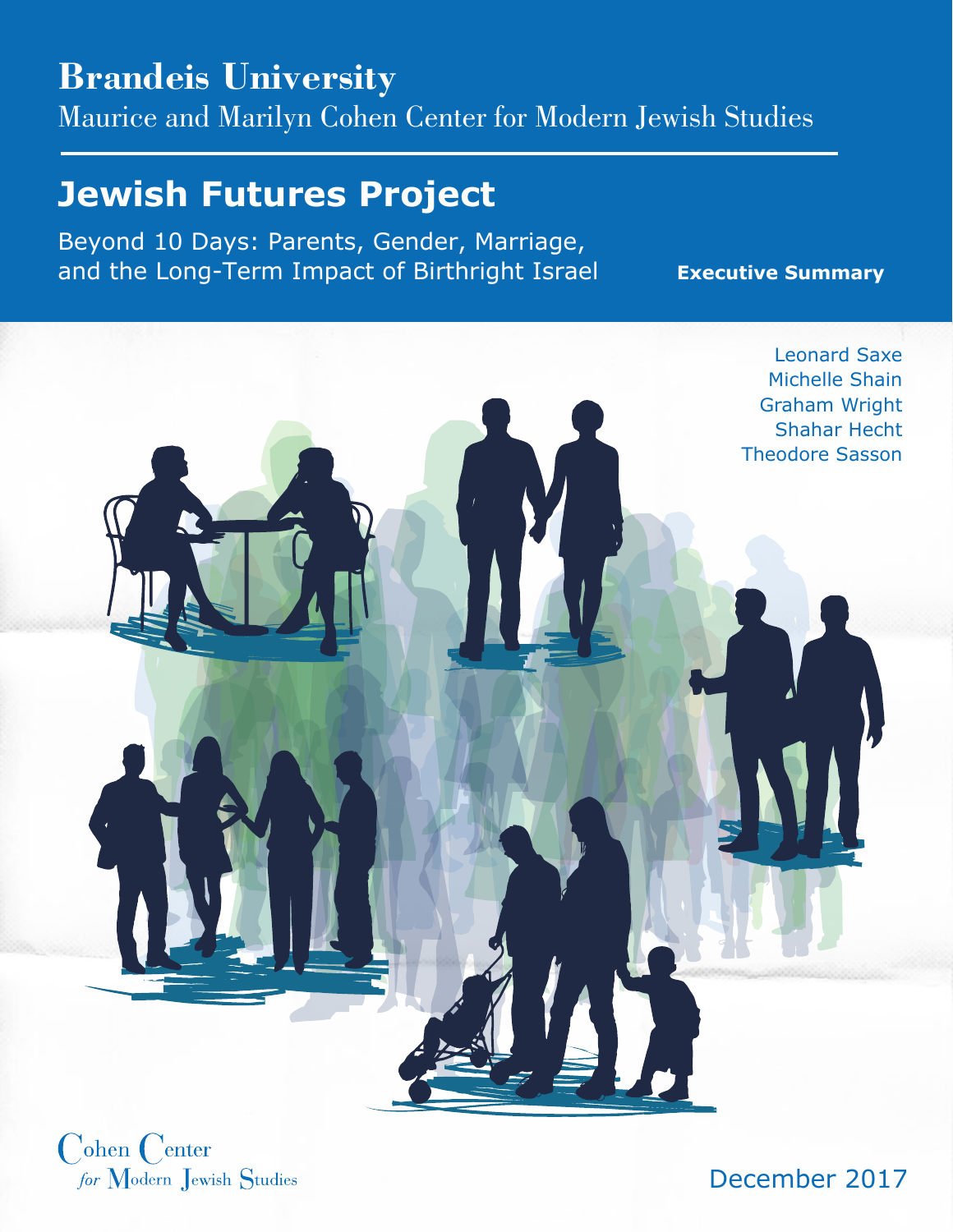## Executive Summary Beyond 10 Days: Parents, Gender, Marriage and the Long-Term Impact of Birthright Israel

Birthright Israel is the largest Jewish educational intervention in the world, having sent more than 400,000 Jewish young adults from North America to Israel for a ten-day, immersive educational experience. Its scope and reach suggest the program has the potential to shift the Jewish identities and involvements of a generation of Jewish young adults touched by the program.

Assessing Birthright's long-term impact began in 2009 with the Jewish Futures Project (JFP), a longitudinal study that follows several thousand Jewish young adults who applied to the program between 2001 and 2009. The present report draws on data from the fifth JFP survey, conducted in 2015-2016. Telephone and Web interviews were completed with over 2,700 respondents, including those who went on a Birthright trip and a "control group" of those who applied to the program but did not participate ("nonparticipants").

The study documents Birthright's long-term impact (up to 14 years post trip) and explores how it manifests itself in different subgroups: those with one versus two Jewish parents, men versus women, participants who are single versus those who are partnered, and those whose sole Israel experience was a Birthright trip.

## **Key findings:**

 Birthright participants are more likely to feel a connection to Israel, have a Jewish spouse, raise children Jewish and be

engaged in Jewish life, even a decade or more after the trip.

- In contrast to reports of "distancing" from Israel among young American Jews, Birthright's effect on connection to Israel persists and is significant. Most JFP panelists feel at least "somewhat" connected to Israel, and participants report higher levels of connection than their nonparticipant peers.
- Birthright's effect on participants with one Jewish parent is similar to that on participants with two Jewish parents. Compared to nonparticipants, Birthright participants who have one Jewish parent remain more connected to Israel a decade or more after their trip. They are also more likely to have a Jewish spouse.
- Birthright's impact is evident even for participants who have had no other Israel experience, when compared to similar nonparticipants who have never been to Israel.
- Among those who are married, engaged, or living with a partner, Birthright has a positive impact on virtually all areas of Jewish engagement, including Jewish communal involvement, social and cultural engagement, and religious observance. Among those who are not partnered, Birthright has an impact on only a few measures of Jewish engagement.